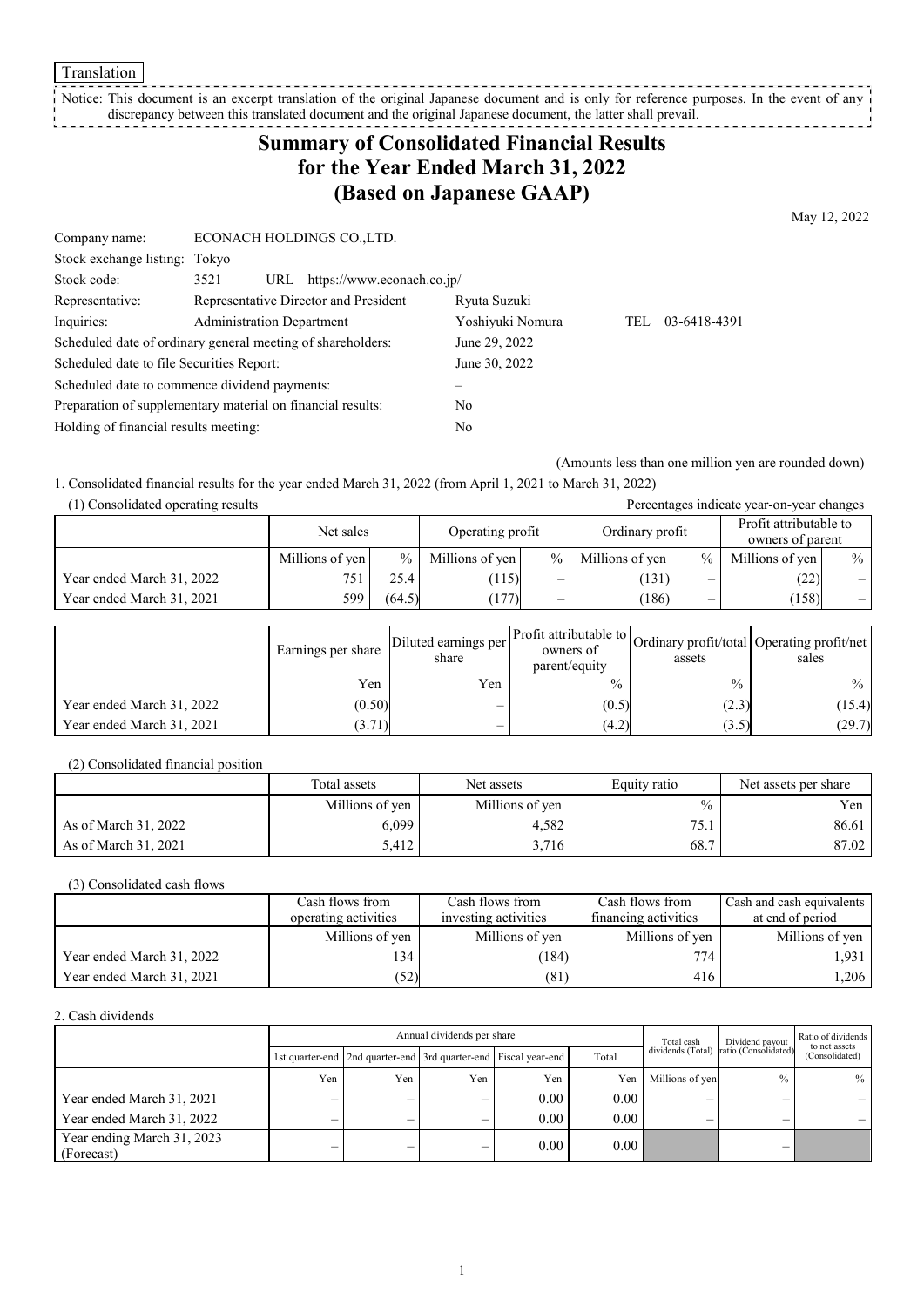3. Forecast of consolidated financial results for the year ending March 31, 2023 (from April 1, 2022 to March 31, 2023)

| Percentages indicate year-on-year changes |                 |       |                     |  |                     |  |                                            |               |                    |
|-------------------------------------------|-----------------|-------|---------------------|--|---------------------|--|--------------------------------------------|---------------|--------------------|
|                                           | Net sales       |       | Operating profit    |  | Ordinary profit     |  | Profit attributable to<br>owners of parent |               | Earnings per share |
|                                           | Millions of yen |       | $%$ Millions of yen |  | $%$ Millions of yen |  | % Millions of yen                          | $\frac{0}{0}$ | Yen                |
| Full year                                 | .846            | 145.8 | 231                 |  | 207                 |  | 173                                        | _             | 2.32               |

Yes

#### 4. Notes

(1) Changes in significant subsidiaries during the year ended March 31, 2022

(changes in specified subsidiaries resulting in the change in scope of consolidation):

(2) Changes in accounting policies, changes in accounting estimates, and restatement of prior period financial statements Changes in accounting policies due to revisions to accounting standards and other regulations: Yes Changes in accounting policies due to other reasons: No Changes in accounting estimates: No Restatement of prior period financial statements: No

#### (3) Number of issued shares (common shares)

Total number of issued shares at the end of the period (including treasury shares)

| As of March 31, 2022                               |  | 52,932,733 shares   As of March 31, 2021      |  | 42,728,733 shares |  |  |  |
|----------------------------------------------------|--|-----------------------------------------------|--|-------------------|--|--|--|
| Number of treasury shares at the end of the period |  |                                               |  |                   |  |  |  |
| As of March 31, 2022                               |  | 16.786 shares As of March 31, 2021            |  | $16,786$ shares   |  |  |  |
| Average number of shares during the period         |  |                                               |  |                   |  |  |  |
| Year ended March 31, 2022                          |  | 43,578,588 shares   Year ended March 31, 2021 |  | 42,711,947 shares |  |  |  |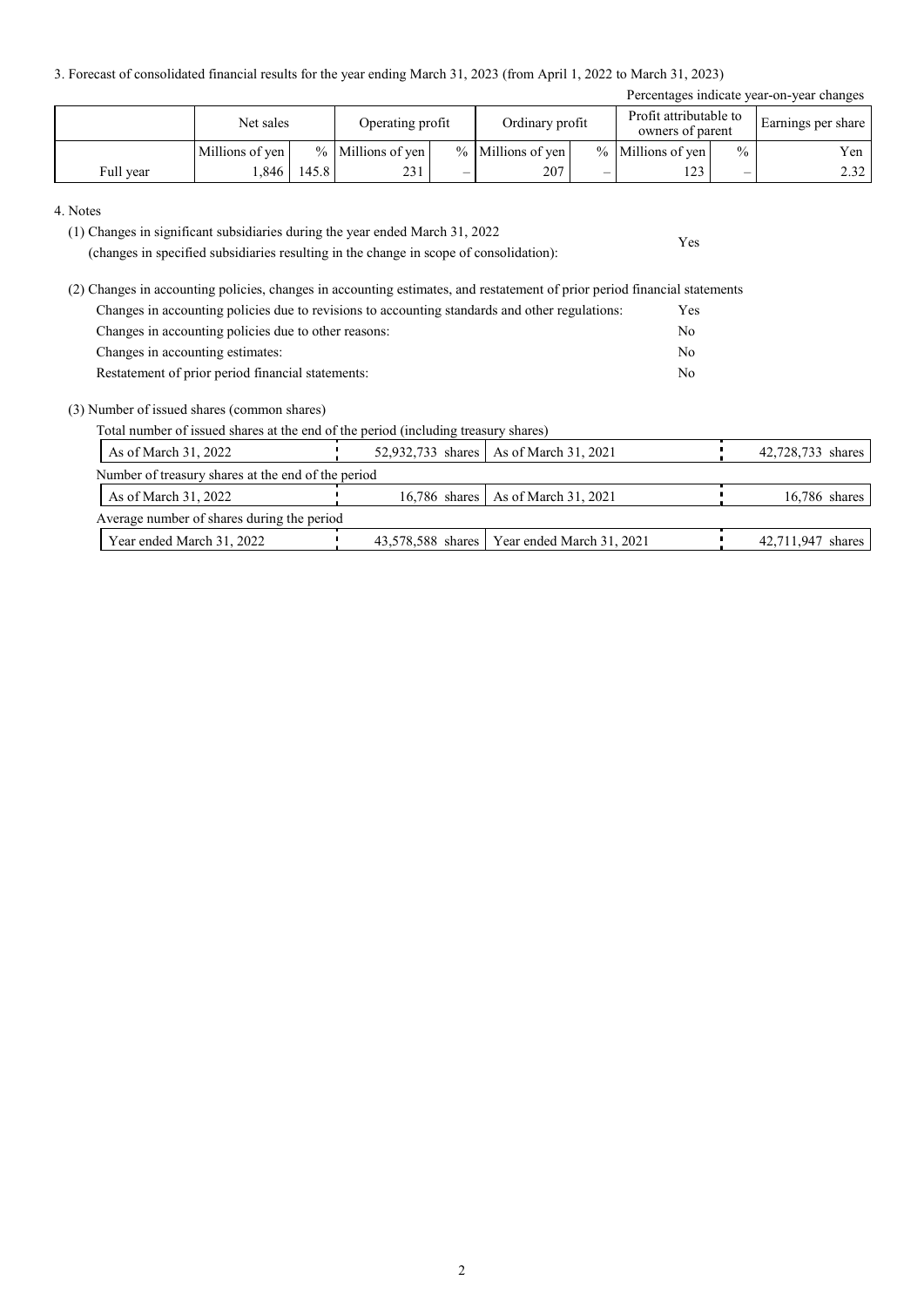# **Consolidated financial statements**

**Consolidated balance sheets**

|                                        |                      | (Thousands of yen)   |
|----------------------------------------|----------------------|----------------------|
|                                        | As of March 31, 2021 | As of March 31, 2022 |
| Assets                                 |                      |                      |
| Current assets                         |                      |                      |
| Cash and deposits                      | 1,206,639            | 1,931,013            |
| Accounts receivable - trade            | 46,629               | 42,466               |
| Merchandise                            | 369                  | 107                  |
| Supplies                               | 425                  | 149                  |
| Income taxes refund receivable         | 43,638               |                      |
| Other                                  | 18,971               | 11,546               |
| Allowance for doubtful accounts        | (1,753)              | (2, 541)             |
| Total current assets                   | 1,314,920            | 1,982,742            |
| Non-current assets                     |                      |                      |
| Property, plant and equipment          |                      |                      |
| Buildings and structures, net          | 1,931,998            | 1,841,375            |
| Machinery, equipment and vehicles, net | 61,446               | 50,045               |
| Tools, furniture and fixtures, net     | 18,164               | 23,287               |
| Land                                   | 1,834,794            | 1,834,794            |
| Construction in progress               |                      | 114,312              |
| Total property, plant and equipment    | 3,846,403            | 3,863,814            |
| Intangible assets                      |                      |                      |
| Leasehold interests in land            | 83,445               | 85,248               |
| Software                               | 1,029                | 185                  |
| Telephone subscription right           | 1,528                | 1,528                |
| Total intangible assets                | 86,004               | 86,962               |
| Investments and other assets           |                      |                      |
| Investment securities                  | 600                  | 600                  |
| Other                                  | 171,775              | 172,922              |
| Allowance for doubtful accounts        | (7, 159)             | (7, 148)             |
| Total investments and other assets     | 165,215              | 166,373              |
| Total non-current assets               | 4,097,623            | 4,117,150            |
| Total assets                           | 5,412,544            | 6,099,893            |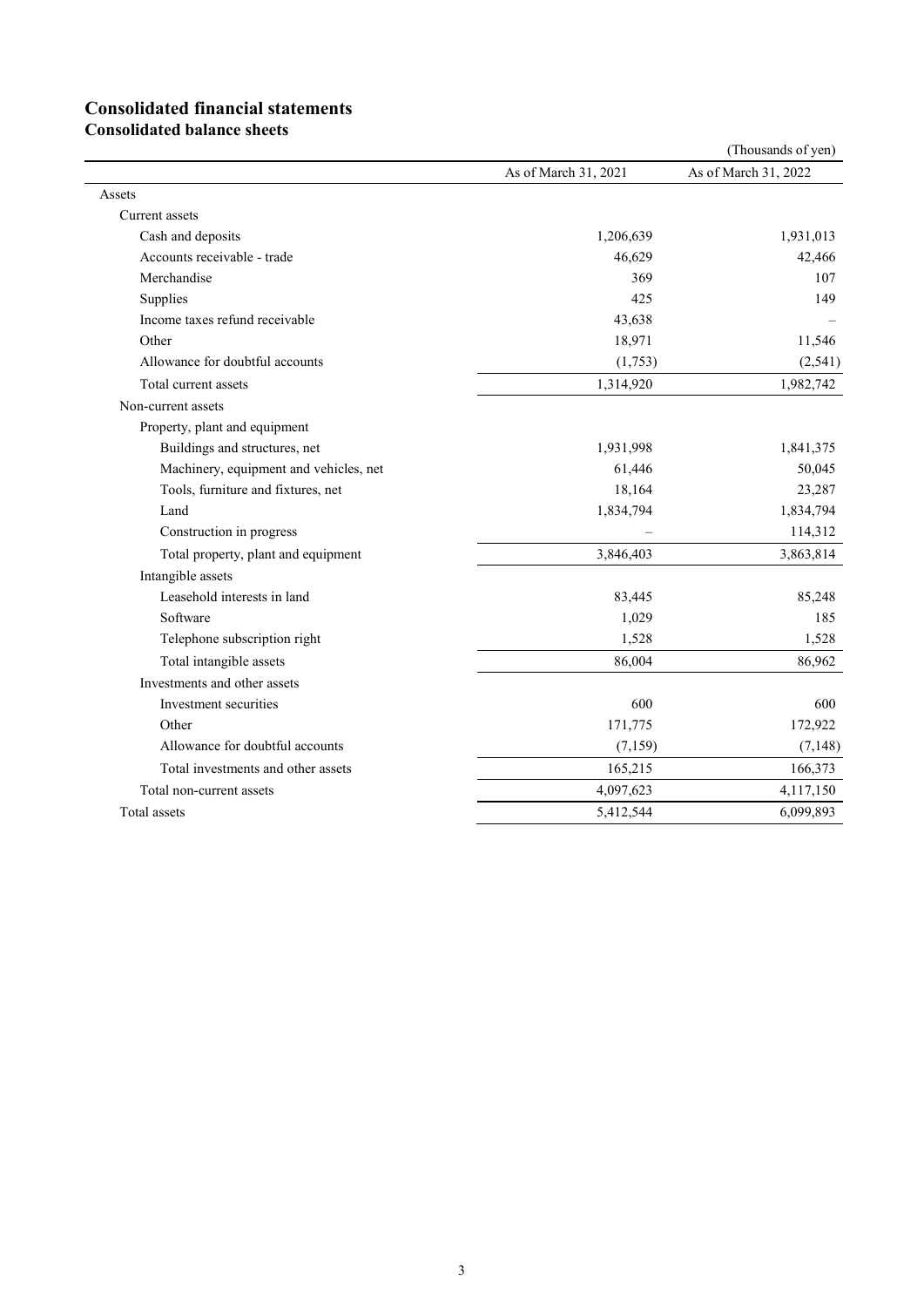|                                               |                      | (Thousands of yen)   |
|-----------------------------------------------|----------------------|----------------------|
|                                               | As of March 31, 2021 | As of March 31, 2022 |
| Liabilities                                   |                      |                      |
| <b>Current</b> liabilities                    |                      |                      |
| Accounts payable - trade                      | 16,935               | 20,788               |
| Current portion of long-term borrowings       | 146,680              | 118,404              |
| Accounts payable - other                      | 66,608               | 30,280               |
| Income taxes payable                          | 90,593               | 63,472               |
| Contract liabilities                          |                      | 4,835                |
| Advances received                             |                      | 2,764                |
| Provision for bonuses                         | 1,437                | 1,437                |
| Provision for shareholder benefit program     | 743                  | 1,081                |
| Provision for point card certificates         | 3,516                |                      |
| Other                                         | 51,596               | 35,213               |
| Total current liabilities                     | 378,111              | 278,278              |
| Non-current liabilities                       |                      |                      |
| Long-term borrowings                          | 1,024,920            | 939,796              |
| Deferred tax liabilities                      | 35,045               | 44,099               |
| Deferred tax liabilities for land revaluation | 10,052               | 8,899                |
| Asset retirement obligations                  | 157,282              | 204,111              |
| Long-term deposits received                   | 90,320               | 41,892               |
| Total non-current liabilities                 | 1,317,621            | 1,238,798            |
| <b>Total liabilities</b>                      | 1,695,732            | 1,517,077            |
| Net assets                                    |                      |                      |
| Shareholders' equity                          |                      |                      |
| Share capital                                 | 100,000              | 543,874              |
| Capital surplus                               | 3,347,561            | 3,791,435            |
| Retained earnings                             | 252,476              | 229,578              |
| Treasury shares                               | (2,235)              | (2,235)              |
| Total shareholders' equity                    | 3,697,801            | 4,562,652            |
| Accumulated other comprehensive income        |                      |                      |
| Revaluation reserve for land                  | 19,010               | 20,163               |
| Total accumulated other comprehensive income  | 19,010               | 20,163               |
| Total net assets                              | 3,716,811            | 4,582,816            |
| Total liabilities and net assets              | 5,412,544            | 6,099,893            |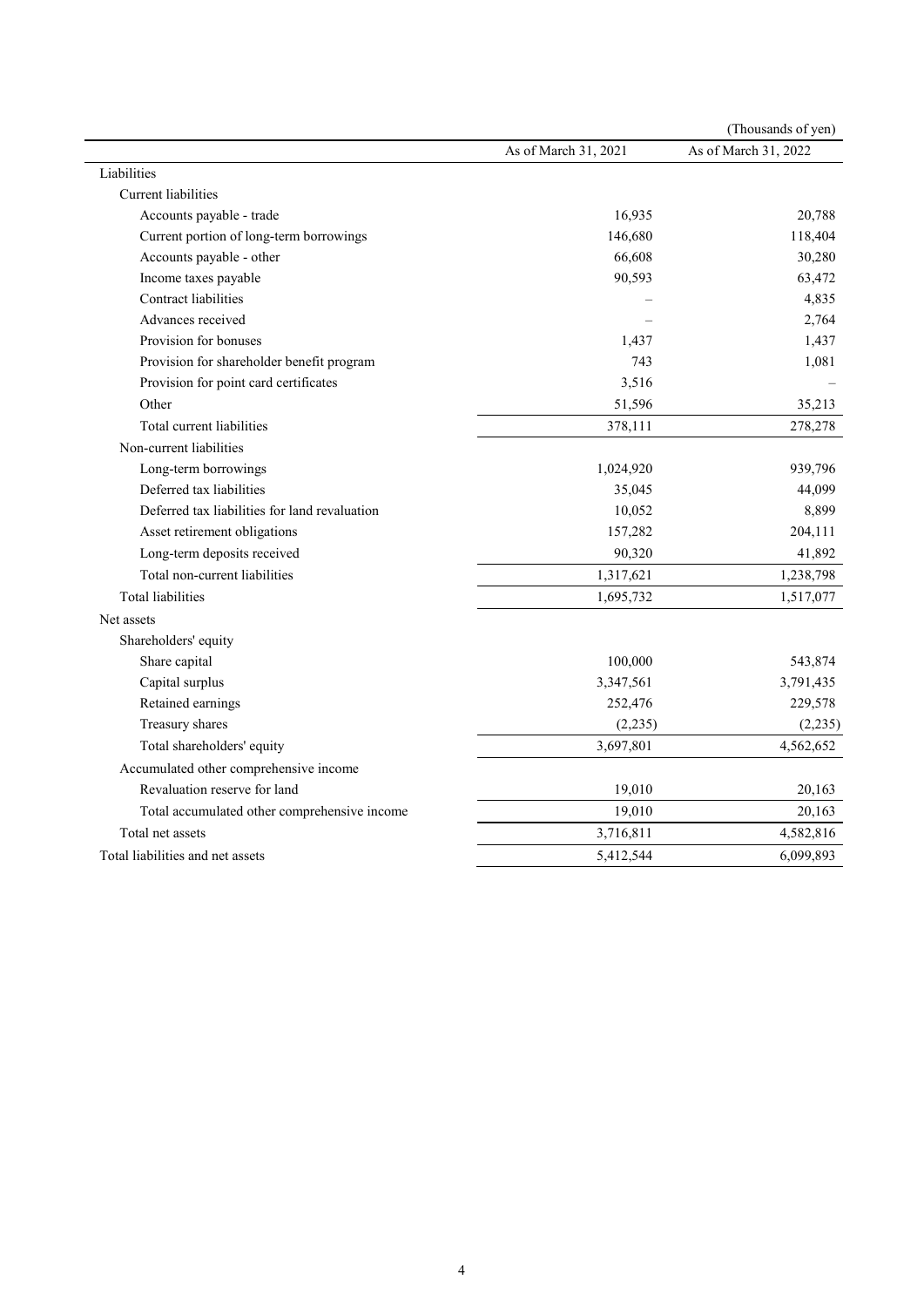## **Consolidated statements of income and consolidated statements of comprehensive income Consolidated statements of income**

|                                              |                   | (Thousands of yen) |
|----------------------------------------------|-------------------|--------------------|
|                                              | Fiscal year ended | Fiscal year ended  |
|                                              | March 31, 2021    | March 31, 2022     |
| Net sales                                    | 599,079           | 751,440            |
| Cost of sales                                | 647,046           | 697,399            |
| Gross profit (loss)                          | (47,966)          | 54,041             |
| Selling, general and administrative expenses | 129,773           | 169,535            |
| Operating loss                               | (177,740)         | (115, 493)         |
| Non-operating income                         |                   |                    |
| Interest income                              | 10                | 10                 |
| Commission income                            | 458               | 1,052              |
| Insurance claim income                       | 664               |                    |
| Rental income from non-current assets        | 384               | 384                |
| Gain on unused gift voucher                  | 2,363             |                    |
| Subsidy income                               | 375               |                    |
| Consumption taxes refund                     |                   | 1,324              |
| Other                                        | 184               | 254                |
| Total non-operating income                   | 4,440             | 3,025              |
| Non-operating expenses                       |                   |                    |
| Interest expenses                            | 12,928            | 11,961             |
| Loss on sale of receivables                  |                   | 7,000              |
| Other                                        | 368               | 353                |
| Total non-operating expenses                 | 13,296            | 19,314             |
| Ordinary loss                                | (186, 595)        | (131, 783)         |
| Extraordinary income                         |                   |                    |
| Subsidy income                               | 34,427            | 78,988             |
| Settlement income                            |                   | 116,555            |
| Total extraordinary income                   | 34,427            | 195,544            |
| <b>Extraordinary losses</b>                  |                   |                    |
| Loss related to COVID-19                     | 50,839            | 32,909             |
| Loss on retirement of non-current assets     |                   | 7,452              |
| Total extraordinary losses                   | 50,839            | 40,362             |
| Profit (loss) before income taxes            | (203,008)         | 23,398             |
| Income taxes - current                       | 1,400             | 38,391             |
| Income taxes for prior periods               | 535               |                    |
| Income taxes - refund                        | (43, 638)         | (2,041)            |
| Income taxes - deferred                      | (2,841)           | 9,053              |
| Total income taxes                           | (44, 544)         | 45,403             |
| Loss                                         | (158, 464)        | (22,004)           |
| Loss attributable to owners of parent        | (158, 464)        | (22,004)           |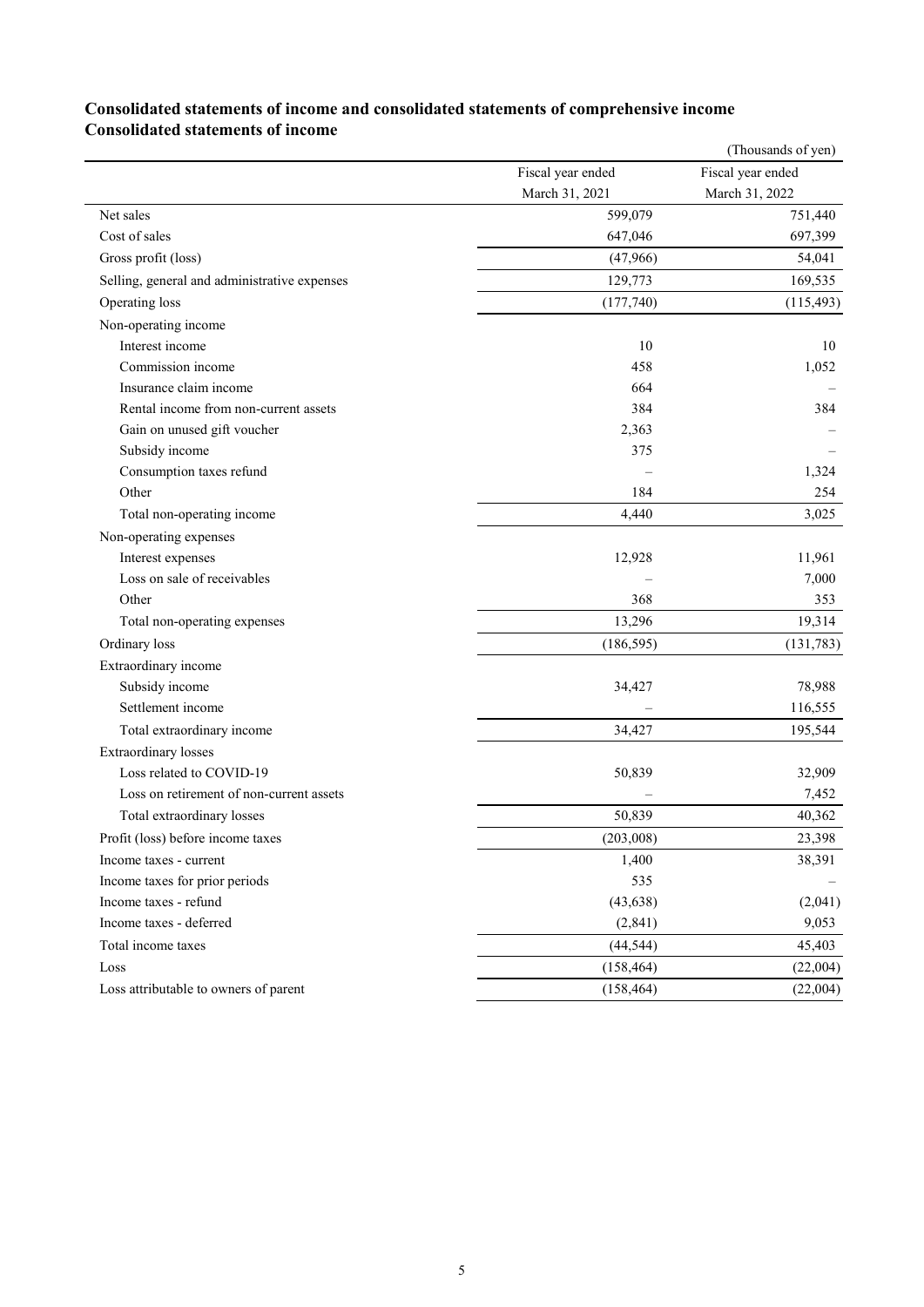# **Consolidated statements of comprehensive income**

| <u>consolidative surfacements of complements in modific</u> |                   |                    |
|-------------------------------------------------------------|-------------------|--------------------|
|                                                             |                   | (Thousands of yen) |
|                                                             | Fiscal year ended | Fiscal year ended  |
|                                                             | March 31, 2021    | March 31, 2022     |
| Loss                                                        | (158, 464)        | (22,004)           |
| Other comprehensive income                                  |                   |                    |
| Revaluation reserve for land                                |                   | 1,153              |
| Total other comprehensive income                            |                   | 1,153              |
| Comprehensive income                                        | (158, 464)        | (20, 851)          |
| Comprehensive income attributable to                        |                   |                    |
| Comprehensive income attributable to owners of parent       | (158, 464)        | (20, 851)          |
| Comprehensive income attributable to non-controlling        |                   |                    |
| interests                                                   |                   |                    |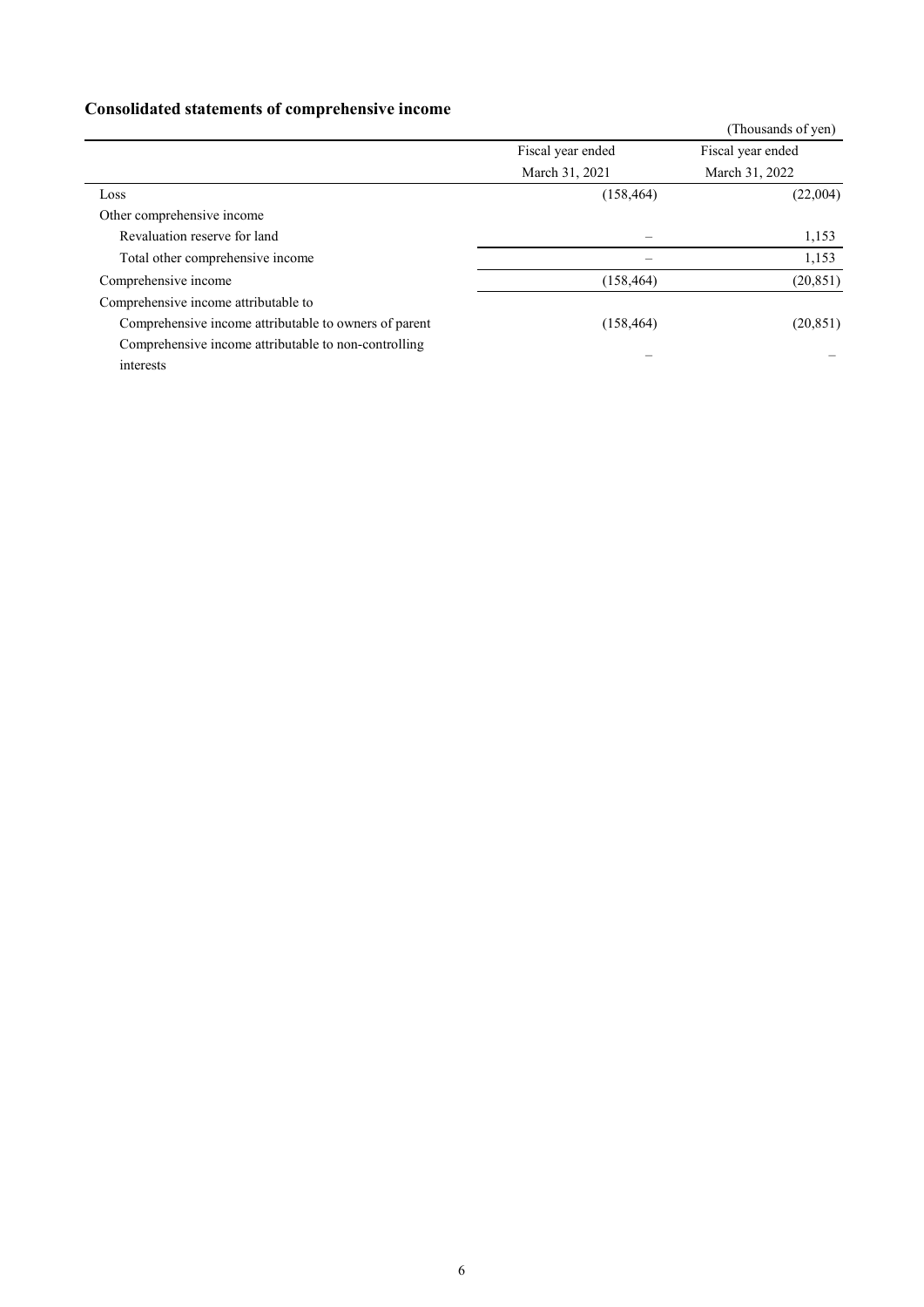### **Consolidated statements of changes in equity**

Fiscal year ended March 31, 2021

(Thousands of yen)

|                                          | Shareholders' equity |                 |                   |                 |                               |
|------------------------------------------|----------------------|-----------------|-------------------|-----------------|-------------------------------|
|                                          | Share capital        | Capital surplus | Retained earnings | Treasury shares | Total shareholders'<br>equity |
| Balance at beginning of period           | 100,000              | 3,347,561       | 410,940           | (2,235)         | 3,856,265                     |
| Changes during period                    |                      |                 |                   |                 |                               |
| Loss attributable to owners of<br>parent |                      |                 | (158, 464)        |                 | (158, 464)                    |
| Total changes during period              | -                    |                 | (158, 464)        | -               | (158, 464)                    |
| Balance at end of period                 | 100,000              | 3,347,561       | 252,476           | (2,235)         | 3,697,801                     |

|                                          | Accumulated other comprehensive income |                                                    |                  |
|------------------------------------------|----------------------------------------|----------------------------------------------------|------------------|
|                                          | Revaluation reserve for<br>land        | Total accumulated<br>other comprehensive<br>income | Total net assets |
| Balance at beginning of period           | 19,010                                 | 19,010                                             | 3,875,275        |
| Changes during period                    |                                        |                                                    |                  |
| Loss attributable to owners of<br>parent |                                        |                                                    | (158, 464)       |
| Total changes during period              | -                                      |                                                    | (158, 464)       |
| Balance at end of period                 | 19,010                                 | 19,010                                             | 3,716,811        |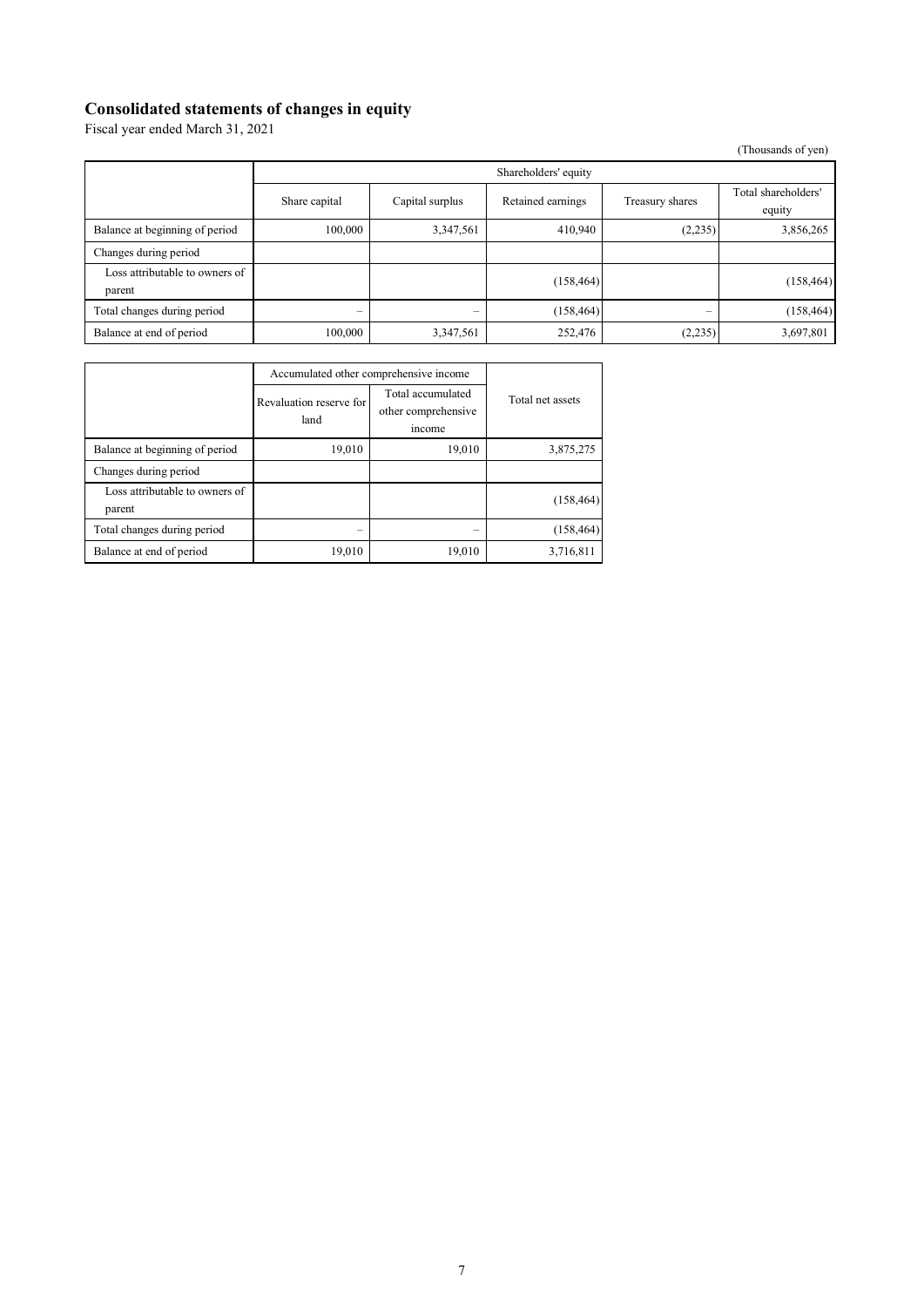### Fiscal year ended March 31, 2022

(Thousands of yen)

|                                                            | Shareholders' equity |                 |                   |                          |                               |
|------------------------------------------------------------|----------------------|-----------------|-------------------|--------------------------|-------------------------------|
|                                                            | Share capital        | Capital surplus | Retained earnings | Treasury shares          | Total shareholders'<br>equity |
| Balance at beginning of period                             | 100,000              | 3,347,561       | 252,476           | (2,235)                  | 3,697,801                     |
| Cumulative effects of<br>changes in accounting<br>policies |                      |                 | (892)             |                          | (892)                         |
| Restated balance                                           | 100,000              | 3,347,561       | 251,583           | (2,235)                  | 3,696,909                     |
| Changes during period                                      |                      |                 |                   |                          |                               |
| Issuance of new shares                                     | 443,874              | 443,874         |                   |                          | 887,748                       |
| Loss attributable to owners of<br>parent                   |                      |                 | (22,004)          |                          | (22,004)                      |
| Net changes in items other<br>than shareholders' equity    |                      |                 |                   |                          |                               |
| Total changes during period                                | 443,874              | 443,874         | (22,004)          | $\overline{\phantom{0}}$ | 865,743                       |
| Balance at end of period                                   | 543,874              | 3,791,435       | 229,578           | (2,235)                  | 4,562,652                     |

|                                                            | Accumulated other comprehensive income |                                                    |                  |
|------------------------------------------------------------|----------------------------------------|----------------------------------------------------|------------------|
|                                                            | Revaluation reserve for<br>land        | Total accumulated<br>other comprehensive<br>income | Total net assets |
| Balance at beginning of period                             | 19,010                                 | 19,010                                             | 3,716,811        |
| Cumulative effects of<br>changes in accounting<br>policies |                                        |                                                    | (892)            |
| Restated balance                                           | 19,010                                 | 19,010                                             | 3,715,919        |
| Changes during period                                      |                                        |                                                    |                  |
| Issuance of new shares                                     |                                        |                                                    | 887,748          |
| Loss attributable to owners of<br>parent                   |                                        |                                                    | (22,004)         |
| Net changes in items other<br>than shareholders' equity    | 1,153                                  | 1,153                                              | 1,153            |
| Total changes during period                                | 1,153                                  | 1,153                                              | 866,896          |
| Balance at end of period                                   | 20,163                                 | 20,163                                             | 4,582,816        |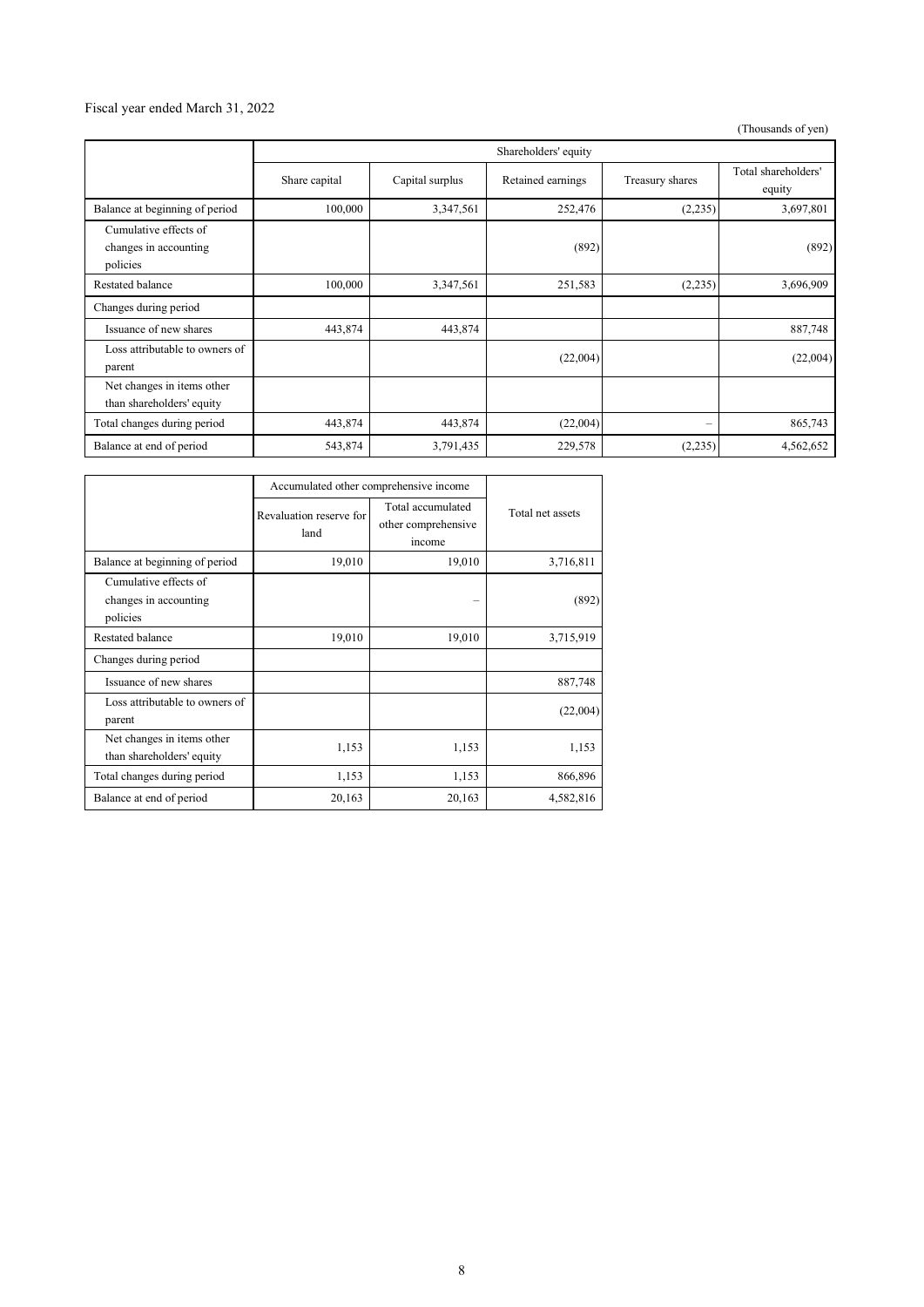## **Consolidated statements of cash flows**

|                                                                |                   | (Thousands of yen) |
|----------------------------------------------------------------|-------------------|--------------------|
|                                                                | Fiscal year ended | Fiscal year ended  |
|                                                                | March 31, 2021    | March 31, 2022     |
| Cash flows from operating activities                           |                   |                    |
| Profit (loss) before income taxes                              | (203,008)         | 23,398             |
| Depreciation                                                   | 172,804           | 177,603            |
| Increase (decrease) in allowance for doubtful accounts         | 5,481             | 777                |
| Increase (decrease) in provision for bonuses                   | (1,693)           |                    |
| Increase (decrease) in provision for retirement benefits for   |                   |                    |
| directors (and other officers)                                 | (13,200)          |                    |
| Increase (decrease) in provision for shareholder benefit       |                   |                    |
| program                                                        | (13,025)          | 338                |
| Increase (decrease) in provision for point card certificates   | (2,812)           | (3,516)            |
| Interest and dividend income                                   | (10)              | (10)               |
| Interest expenses                                              | 12,928            | 11,961             |
| Insurance claim income                                         | (664)             |                    |
| Loss on sale of receivables                                    |                   | 7,000              |
| Subsidy income                                                 | (34, 802)         | (78,988)           |
| Settlement income                                              |                   | (116, 555)         |
| Loss related to COVID-19                                       | 50,839            | 32,909             |
| Loss on retirement of property, plant and equipment            |                   | 7,452              |
| Decrease (increase) in trade receivables                       | (12, 884)         | 4,162              |
| Decrease (increase) in inventories                             | 958               | 538                |
| Increase (decrease) in trade payables                          | (5, 567)          | 3,853              |
| Increase (decrease) in income taxes payable - factor based tax |                   | 25,071             |
| Increase (decrease) in accrued consumption taxes               | 6,073             | (14, 613)          |
| Decrease (increase) in consumption taxes refund receivable     | (3,514)           | 7,655              |
| Increase (decrease) in long-term deposits received             | (18,629)          | (20, 824)          |
| Decrease (increase) in other assets                            | (4,663)           | (202)              |
| Increase (decrease) in other liabilities                       | 12,660            | (23, 626)          |
| Other, net                                                     |                   | (892)              |
| Subtotal                                                       | (52, 730)         | 43,492             |
| Interest and dividends received                                | 10                | 10                 |
| Interest paid                                                  | (12, 837)         | (11, 874)          |
| Proceeds from insurance income                                 | 664               |                    |
| Subsidies received                                             | 34,701            | 78,988             |
| Settlement received                                            |                   | 81,952             |
| Loss related to COVID-19 paid                                  | (25, 463)         | (13,248)           |
| Income taxes refund                                            | 3,316             | 45,680             |
| Income taxes paid                                              | (1)               | (90, 585)          |
| Net cash provided by (used in) operating activities            | (52, 340)         | 134,415            |
| Cash flows from investing activities                           |                   |                    |
| Purchase of property, plant and equipment                      |                   |                    |
|                                                                | (81, 853)         | (181, 308)         |
| Purchase of intangible assets                                  |                   | (1, 818)           |
| Payments of guarantee deposits                                 |                   | (1,263)            |
| Other, net                                                     | (10)              |                    |
| Net cash provided by (used in) investing activities            | (81, 863)         | (184, 390)         |